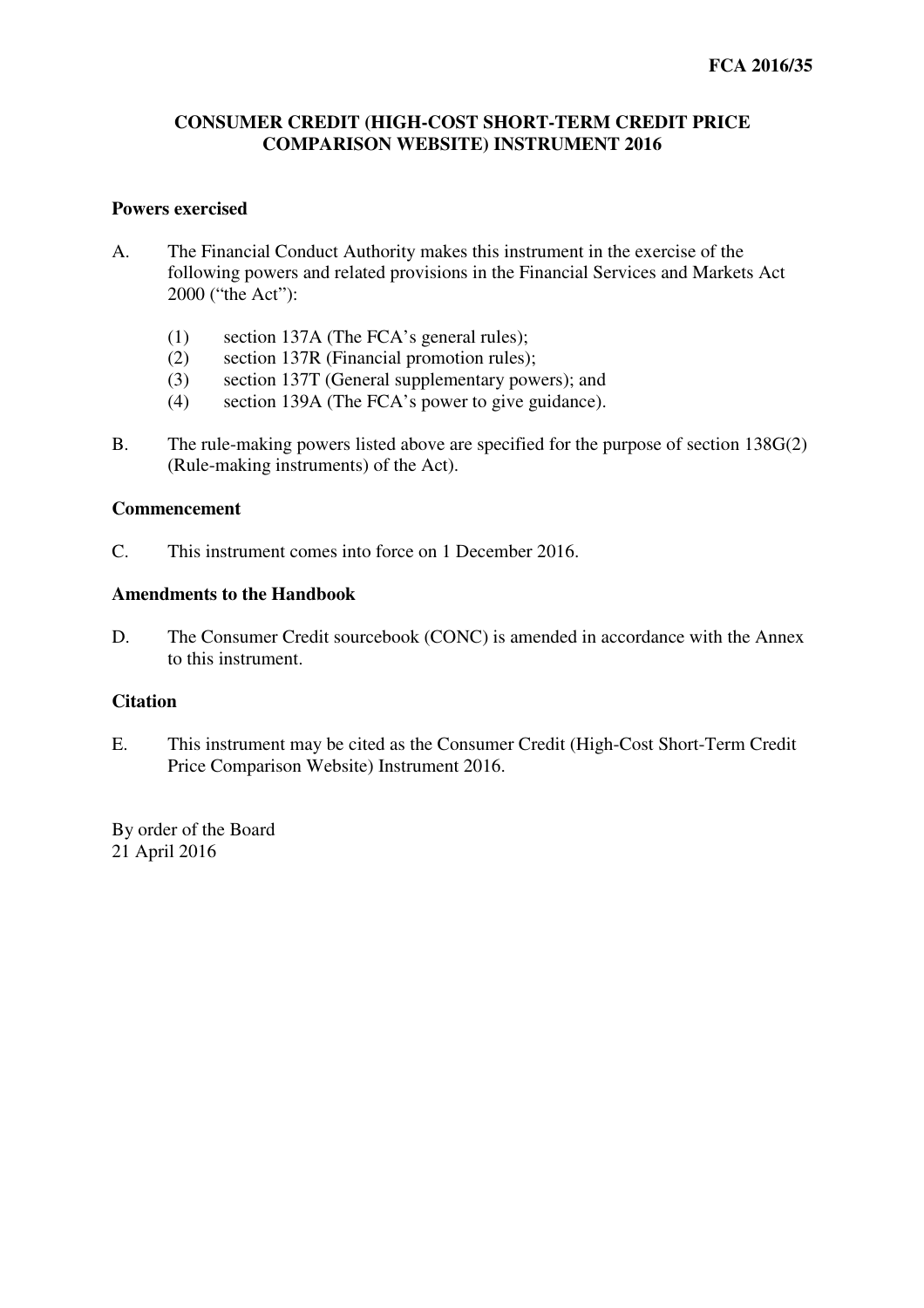### **Annex**

### **Amendments to the Consumer Credit sourcebook (CONC)**

In this Annex, all the text is new and is not underlined.

After CONC 2.5 insert the following new section.

# **2.5A Conduct of business: high-cost short-term credit (HCSTC) products on price comparison websites**

Application

- 2.5A.1 R This section applies to a *firm* which owns or operates a website that displays any terms on which *high-cost short-term credit* products are available from different *lenders* (referred to in this section as a "price comparison website") and in relation to which it:
	- (1) holds itself out as providing a price comparison service or a price service; or
	- (2) describes itself in any way as a price comparison website or a price website; or
	- (3) gives the impression in any way that the website is a price comparison website or a price website.

Listing details of high-cost short-term loans not based on commercial interests or relationships

2.5A.2 R Where a *firm* lists information on the website it owns or operates concerning *high-cost short-term credit* products in order to enable a *customer* to compare any terms of those products, it must display the information in a way that neither the ranking of products nor the prominence of display of products is based (wholly or partly) on the *firm's* commercial interests or its commercial relationship with any *person*.

HCSTC price comparison website functionality

- 2.5A.3 R A *firm* must ensure that the price comparison website enables:
	- (1) a *customer* to enter the value and duration of the *customer's* desired loan when specifying the criteria for a search; and
	- (2) a search to be made of the *high-cost short-term credit* products covered by the website and the results of the search to be displayed on the basis of only that information.
- 2.5A.4 G (1) A *firm's* obligations under *CONC* 2.5A.3R(1) and (2) may be satisfied by enabling a *customer* to select from a reasonable range of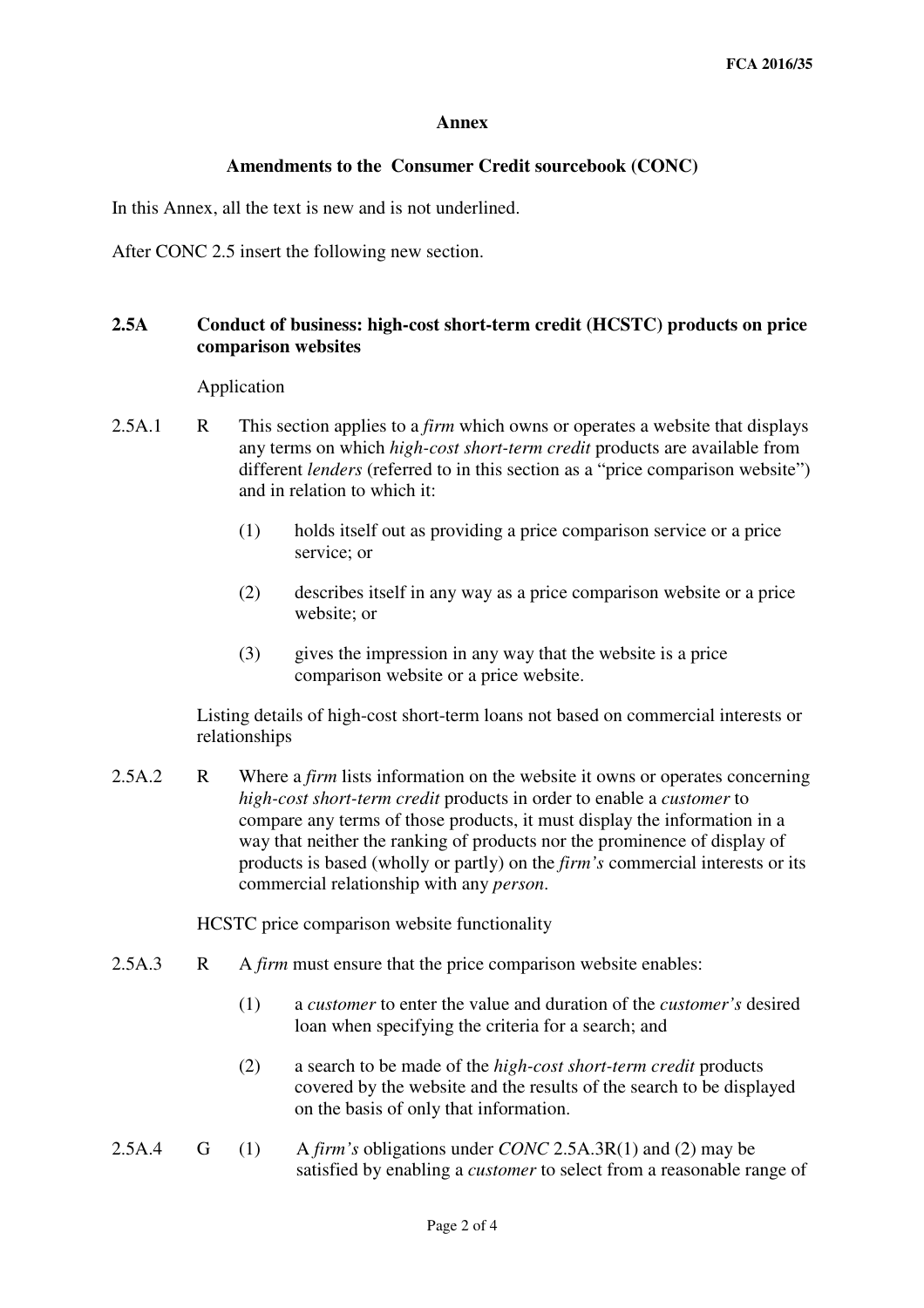options of values of loan or of durations of loan, when specifying the criteria for a search.

- (2) What is a reasonable range of options for a search will depend, for example, on the breadth of value of loans or on the duration of loans that appear on the price comparison website. For example, it may be reasonable depending on the circumstances to allow a choice of bands of values or durations.
- 2.5A.5 R In response to a request to perform a search for a *high-cost-short-term credit* product, the *firm* must ensure that the price comparison website:
	- (1) displays specific information relating to each loan covered by the website which corresponds to the search criteria entered by the *customer* as a separate result;
	- (2) ranks those results in order of *total amount payable* in accordance with *CONC* 3.5.5R(2), with the loan with the lowest *total amount payable* first and the highest last; and
	- (3) where two or more search results have the same *total amount payable* in accordance with (2), ranks the results according to another criterion permissible under *CONC* 2.5A.
- 2.5A.6 R A *firm* must ensure that neither:
	- (1) the ranking of the results of a search for a *high-cost-short-term credit* product, nor
	- (2) the prominence of the display of the results of such a search, nor
	- (3) whether a loan from a *lender* or *credit broker*, whose loans the *firm* arranges to compare or claims to compare, is displayed in the results of such a search,

 is based (wholly or partly) on the *firm's* commercial interests or its commercial relationship with any *person*.

2.5A.7 G (1) The information displayed on the price comparison website (for example, information concerning a loan, the results of a search or claims about the market coverage of the website) will need to comply with the financial promotion *rules* in *CONC* 3. In particular, it will need to comply with the requirement for a communication or a *financial promotion* to be clear, fair and not misleading. The results of a search also need to comply with the detailed *rules* in *CONC* 3.5. In particular, the results will require a representative example. The relevant items of the representative example must be representative of what the *firm* reasonably expects, at the date on which the *financial promotion* is made, to be representative of *credit agreements* to which the *representative APR* applies and which are expected to be entered into as a result of the promotion.